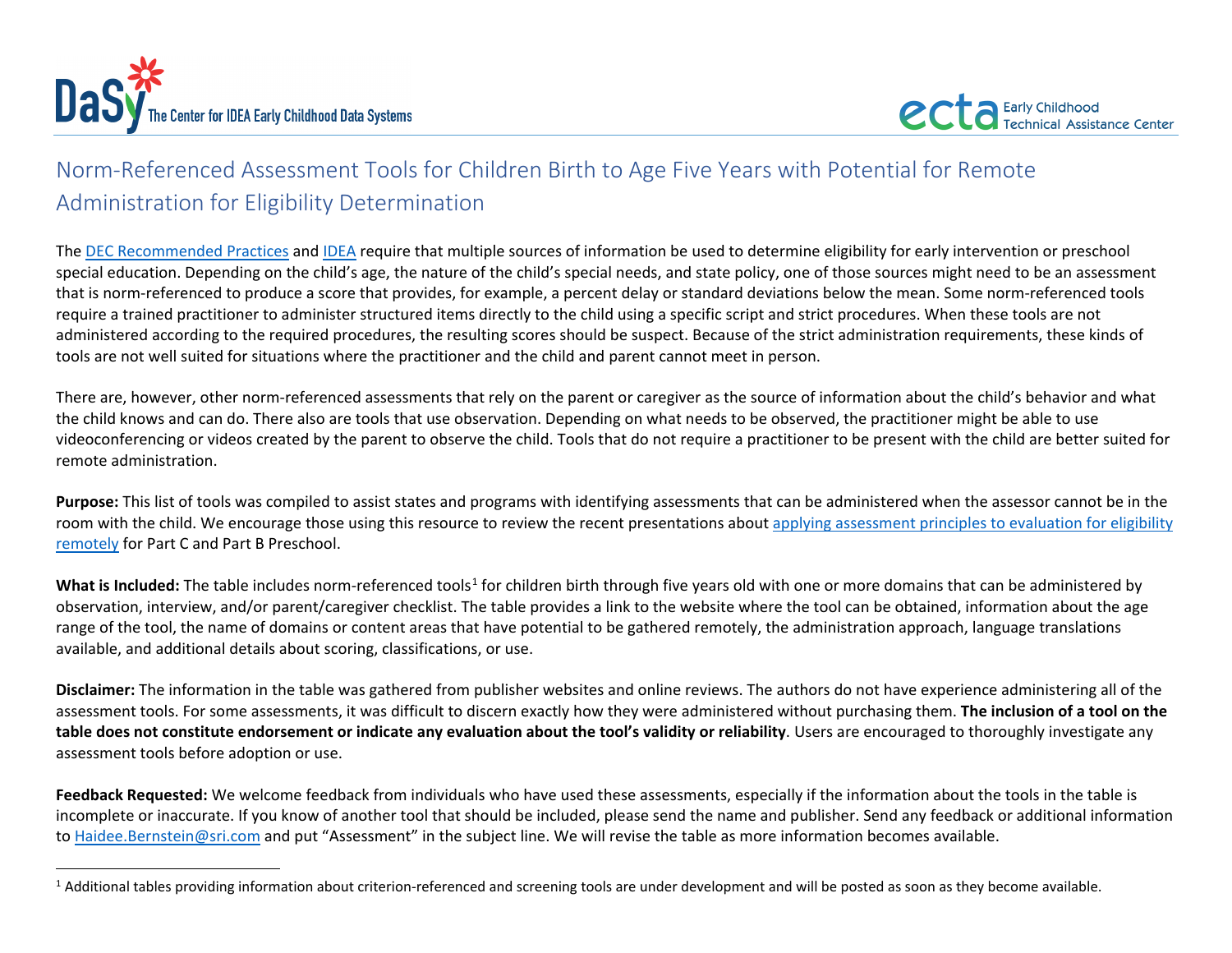<span id="page-1-0"></span>

| <b>Name and</b>                | <b>Age Range</b> | <b>Areas Possible to Assess Without</b>   | <b>Administration Details and</b>      | <b>Languages and Any Specific Scoring</b> |
|--------------------------------|------------------|-------------------------------------------|----------------------------------------|-------------------------------------------|
| Publisher/website <sup>2</sup> |                  | <b>Direct Assessment</b>                  | <b>Additional Notes</b>                | <b>Information</b>                        |
| Achenbach System of            | Preschool forms  | Language and Social Emotional;            | Includes a child behavior checklist    | Available in over 100 languages and       |
| <b>Empirically Based</b>       | 1:6 to 5 years   | DSM V scales/syndromes                    | and language development survey        | multicultural variations consider         |
| Assessment (ASEBA)             |                  |                                           | (CBCL-LDS) completed by the            | incidence of problem behaviors in         |
| (2000)                         |                  | Both parent form and                      | parent. LDS focuses on expressive      | different societies (different sets of    |
|                                |                  | teacher/caregiver form generate           | vocabularies, word combinations,       | norms).                                   |
| <b>Research Center for</b>     |                  | Internalizing, Externalizing, and         | and risks for language delays. CTRF    |                                           |
| Children, Youth, and           |                  | <b>Total Problems scales and a Stress</b> | is the caregiver-teacher report        | App available, as well as scoring         |
| <b>Families at University</b>  |                  | Problems scale.                           | form. Separate forms completed by      | options by hand, PC, or web-entry.        |
| of Vermont.                    |                  |                                           | parent and caregiver/teacher.          |                                           |
|                                |                  |                                           | Publisher information does not         |                                           |
|                                |                  |                                           | describe if CBCL and CTRF are both     |                                           |
|                                |                  |                                           | needed for complete                    |                                           |
|                                |                  |                                           | scoring/normative comparisons or       |                                           |
|                                |                  |                                           | if options to only administer one of   |                                           |
|                                |                  |                                           | them.                                  |                                           |
| Adaptive Behavior              | Birth to 89:11   | Daily Living Skills: General Adaptive     | Evaluate intellectual and              | Available in English and Spanish.         |
| Assessment System -            | years            | Composite, Conceptual, Social,            | developmental disabilities.            |                                           |
| Third Edition (ABAS-           |                  | Practical (11 skill areas with norms      | Conceptual includes cognitive and      | Norm-referenced standard scores           |
| $3)$ (2015)                    |                  | for each).                                | some language aspects.                 | with confidence intervals and             |
|                                |                  |                                           | <b>Behavior Rating Scale typically</b> | percentile rankings.                      |
| Pearson                        |                  |                                           | completed by parent, caregiver,        |                                           |
| <b>WPS</b>                     |                  |                                           | and/or teacher. Parent/Primary         | An online version is also available.      |
|                                |                  |                                           | Caregiver Form (Ages 0-                |                                           |
|                                |                  |                                           | 5), Teacher/Daycare Provider Form      |                                           |
|                                |                  |                                           | (Ages 2-5), Parent Form (Ages 5-       |                                           |
|                                |                  |                                           | 21), Teacher Form (Ages 5-             |                                           |
|                                |                  |                                           | 21), Adult Form (Ages 16-89)           |                                           |
|                                |                  |                                           | The ABAS-2 (2003) is also still        |                                           |
|                                |                  |                                           | available.                             |                                           |

 $2$  Assessment also may be available through other publishers not listed.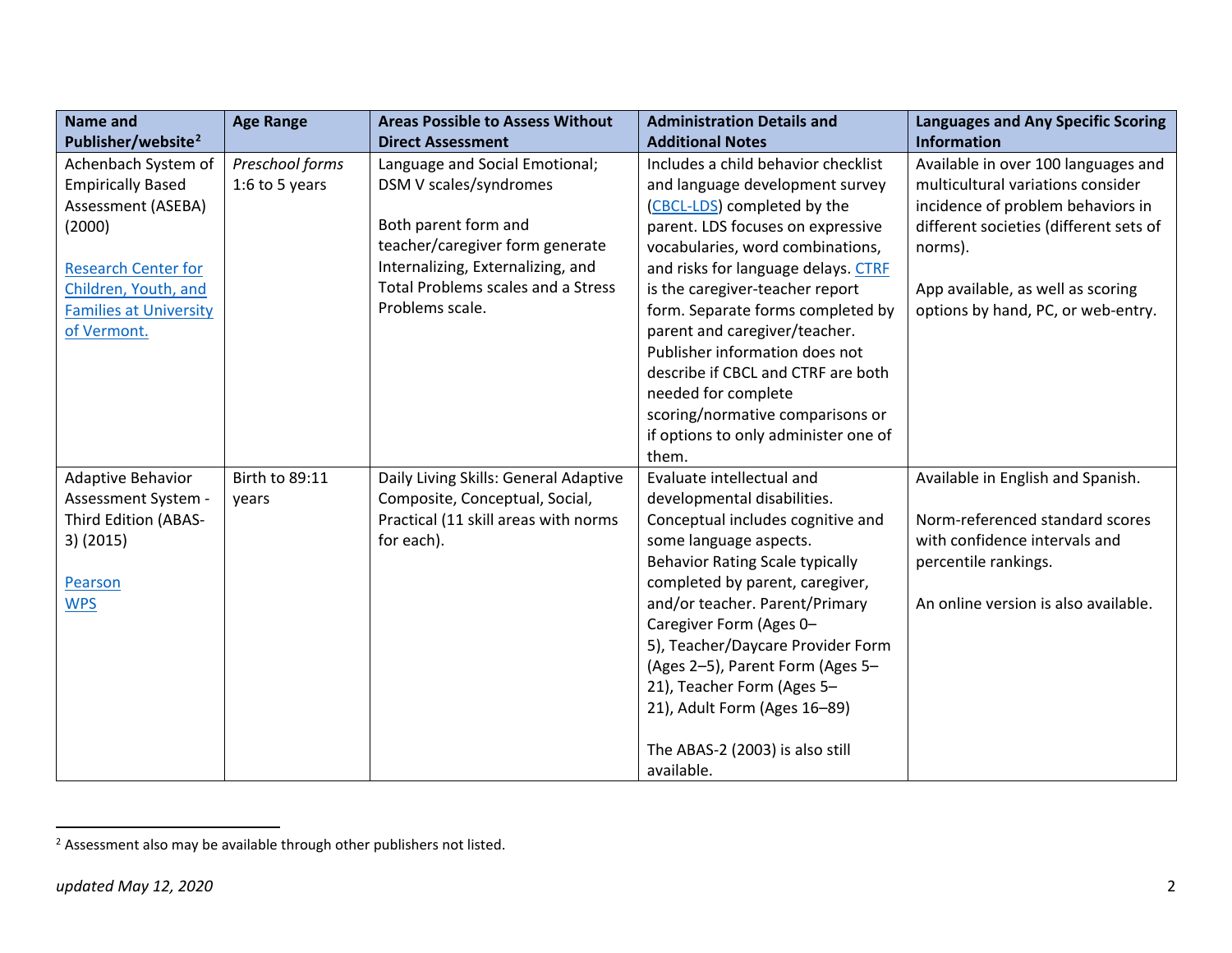| <b>Name and</b>                | <b>Age Range</b> | <b>Areas Possible to Assess Without</b> | <b>Administration Details and</b>       | <b>Languages and Any Specific Scoring</b> |
|--------------------------------|------------------|-----------------------------------------|-----------------------------------------|-------------------------------------------|
| Publisher/website <sup>2</sup> |                  | <b>Direct Assessment</b>                | <b>Additional Notes</b>                 | <b>Information</b>                        |
| <b>Battelle</b>                | Birth to 7:11    | Adaptive and Social-Emotional           | BDI-II, Normative Update (2016) is      | English and Spanish Developmental         |
| Developmental                  |                  | (Other domains assessed but these       | still available. It includes Personal-  | Assessment available.                     |
| Inventory, 3rd Edition         |                  | require some direct assessment.)        | Social instead of Social-Emotional      |                                           |
| (BDI-3) (2020,                 |                  |                                         | domain and no Early Academic            | Mobile scoring and reporting              |
| available in June)             |                  | Also, has Early Academic Survey to      | Survey.                                 | options.                                  |
|                                |                  | assess mathematics and literacy for     |                                         |                                           |
| <b>Riverside Insights</b>      |                  | children 3:6 to 7:11 years.             |                                         | Standard scores are available even        |
|                                |                  | Information about administration of     |                                         | if only one or two specific domains       |
|                                |                  | EAS is limited, but it appears to be a  |                                         | are administered to a child.              |
|                                |                  | direct assessment.                      |                                         |                                           |
| <b>Bayley Scales of</b>        | 16 days to 42    | Social-Emotional and Adaptive           | Q-Global allows digital                 | English                                   |
| Infant and Toddler             | months           | Behavior (Other domains assessed        | administration of social-emotional      |                                           |
| Development, 4th               |                  | but these require some direct           | and adaptive behavior domains on        | Scaled score, age equivalent,             |
| Edition (Bayley-4)             |                  | assessment.)                            | iPad or computer. See video. Paper      | standard score, percentile rank.          |
| (2019)                         |                  |                                         | forms are available too.                | Sample score report for social-           |
|                                |                  |                                         |                                         | emotional and adaptive behavior           |
| Pearson                        |                  |                                         | Bayley-III (2005) also is available.    | domains.                                  |
| <b>Behavior Assessment</b>     | 2 to 21:11       | Adaptive Skills, Behavioral             | Teacher Rating Scale (TRS) and          | Available in English and Spanish.         |
| System for Children            |                  | Symptoms, Specific Clinical and         | Parent Rating Scale (PRS). Can use      |                                           |
| (BASC-3) (2015)                |                  | Adaptive Scales, and Executive          | both forms or either individually.      | T scores and percentiles.                 |
|                                |                  | Functioning                             |                                         | Detailed scales and indices that can      |
| Pearson                        |                  |                                         | Also, a self-report of personality      | be derived listed here.                   |
|                                |                  |                                         | (SRP) for children 6 through college    |                                           |
|                                |                  |                                         | age.                                    |                                           |
|                                |                  |                                         | <b>Both Parenting Relationship</b>      |                                           |
|                                |                  |                                         | Questionnaire (PRQ) and Structured      |                                           |
|                                |                  |                                         | Developmental History (SDH) can         |                                           |
|                                |                  |                                         | also be completed by parents.           |                                           |
|                                |                  |                                         | <b>Student Observation System (SOS)</b> |                                           |
|                                |                  |                                         | available but involves direct           |                                           |
|                                |                  |                                         | observation of classroom setting.       |                                           |
|                                |                  |                                         | Q-Global allows digital                 |                                           |
|                                |                  |                                         | administration of forms or can use      |                                           |
|                                |                  |                                         | paper option.                           |                                           |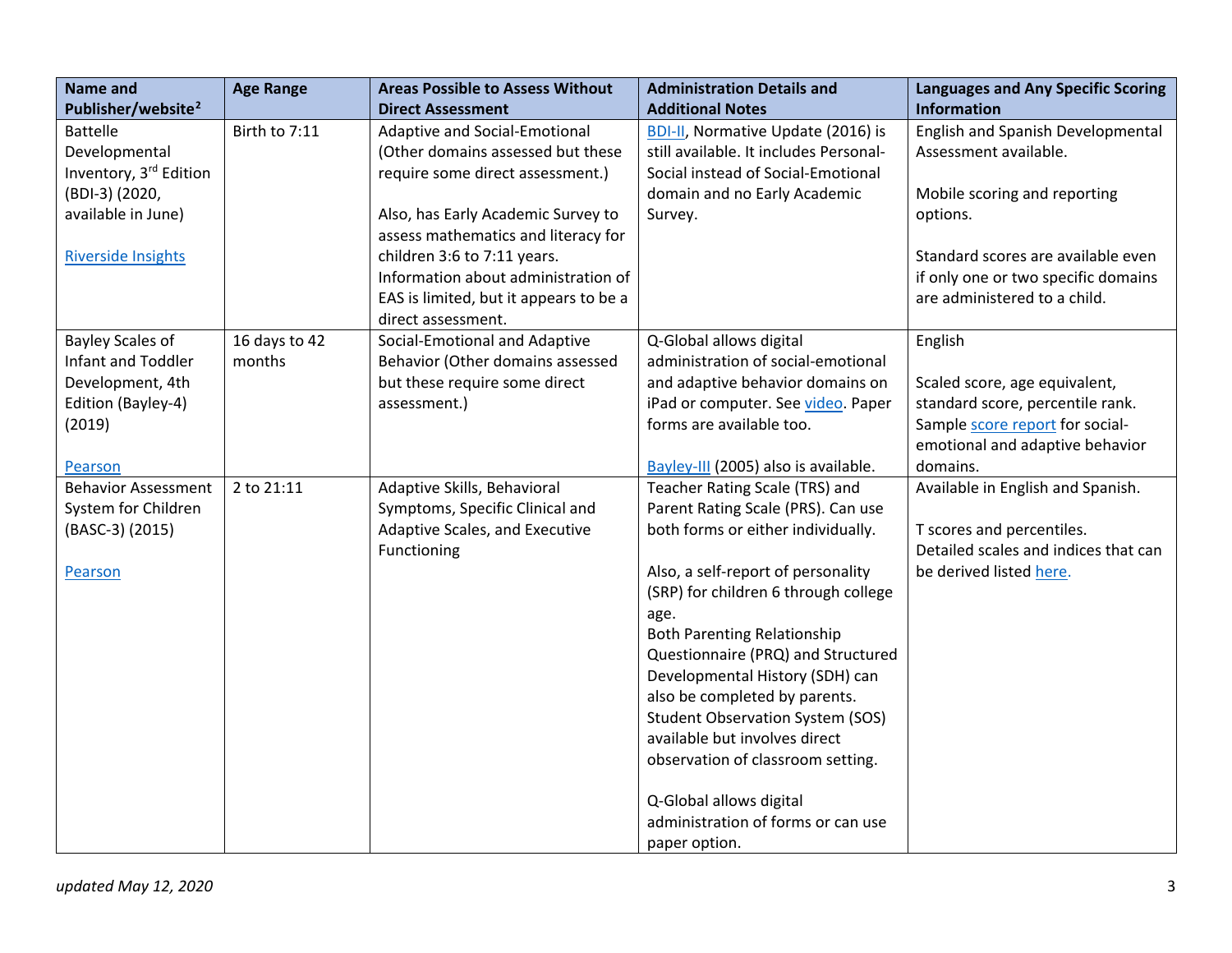| <b>Name and</b>                                                          | <b>Age Range</b>                                     | <b>Areas Possible to Assess Without</b>                                                           | <b>Administration Details and</b>                                                                            | <b>Languages and Any Specific Scoring</b>                                                                |
|--------------------------------------------------------------------------|------------------------------------------------------|---------------------------------------------------------------------------------------------------|--------------------------------------------------------------------------------------------------------------|----------------------------------------------------------------------------------------------------------|
| Publisher/website <sup>2</sup>                                           |                                                      | <b>Direct Assessment</b>                                                                          | <b>Additional Notes</b>                                                                                      | <b>Information</b>                                                                                       |
|                                                                          |                                                      |                                                                                                   | Link for scales on BASC-3                                                                                    |                                                                                                          |
| Brigance Inventory of                                                    | Birth to 7 years                                     | Social-emotional                                                                                  | Sample questions and information                                                                             | English                                                                                                  |
| <b>Early Development III</b><br>- Standardized (IED<br>III Standardized) |                                                      | Adaptive Behavior domain for<br>Infants and Toddlers birth-23                                     | about domains.                                                                                               | Standard scores, percentiles, and<br>age equivalents generated for each                                  |
| (2013)                                                                   |                                                      | months which relies on observation                                                                |                                                                                                              | key area and domain.                                                                                     |
| Curriculum<br><b>Associates</b>                                          |                                                      | and interview. (Other domains<br>assessed but these require some                                  |                                                                                                              |                                                                                                          |
| Communication and<br>Symbolic Behavior                                   | 0:8 to 2:0<br>functional level                       | direct assessment.)<br>22 communication and symbolic<br>rating scales grouped into seven          | Uses parent interviews and direct<br>observations of natural play to                                         | No information listed about<br>languages of assessment.                                                  |
| Scales, Normed<br>Edition (CSBS) (2001)                                  | communication                                        | "clusters": communicative<br>functions, gestural communicative                                    | gather information.                                                                                          |                                                                                                          |
| <b>Brookes</b>                                                           | or 0:8-6:0 if<br>developmental<br>delays are present | means, vocal communicative<br>means, verbal communicative<br>means, reciprocity, social-affective | A toy kit is sold as an option to<br>stimulate communication during<br>naturalistic play that is videotaped. |                                                                                                          |
|                                                                          |                                                      | signaling, and symbolic behavior                                                                  |                                                                                                              |                                                                                                          |
| <b>Conners Early</b><br>Childhood                                        | 2 to 6 years                                         | Behavior, Developmental<br>Milestones (Adaptive Skills,                                           | Parent and Teacher/Caregiver<br>Ratings                                                                      | <b>English and Spanish</b>                                                                               |
| (Conners EC) (2009)                                                      |                                                      | Communication, Motor Skills, Play,<br>Pre-academic/Cognitive), Global                             |                                                                                                              | Reports indicate elevated scores,<br>milestones met, and status relative                                 |
| <b>WPS</b>                                                               |                                                      | Index                                                                                             |                                                                                                              | to peers. It also compares scores<br>across raters when multiple raters                                  |
|                                                                          |                                                      | Notes can administer one area if<br>not wish to assess all of them.                               |                                                                                                              | are used. See a sample report.                                                                           |
|                                                                          |                                                      |                                                                                                   |                                                                                                              | Insufficient information to<br>determine if tool is a screener or<br>detailed enough for diagnostic use. |
| Developmental<br><b>Assessment of Young</b>                              | Birth to 5:11                                        | Adaptive Behavior, Cognition,<br>Communication, Physical                                          | Observation, interview, or direct<br>assessment for each item. There is                                      | English                                                                                                  |
| Children, Second<br>Edition (DAYC-2)                                     |                                                      | Development, Social-Emotional<br>Development                                                      | not a test kit.                                                                                              | Standard scores, percentile ranks,<br>and age equivalents are provided                                   |
| (2012)                                                                   |                                                      |                                                                                                   |                                                                                                              | for each domain, and for overall                                                                         |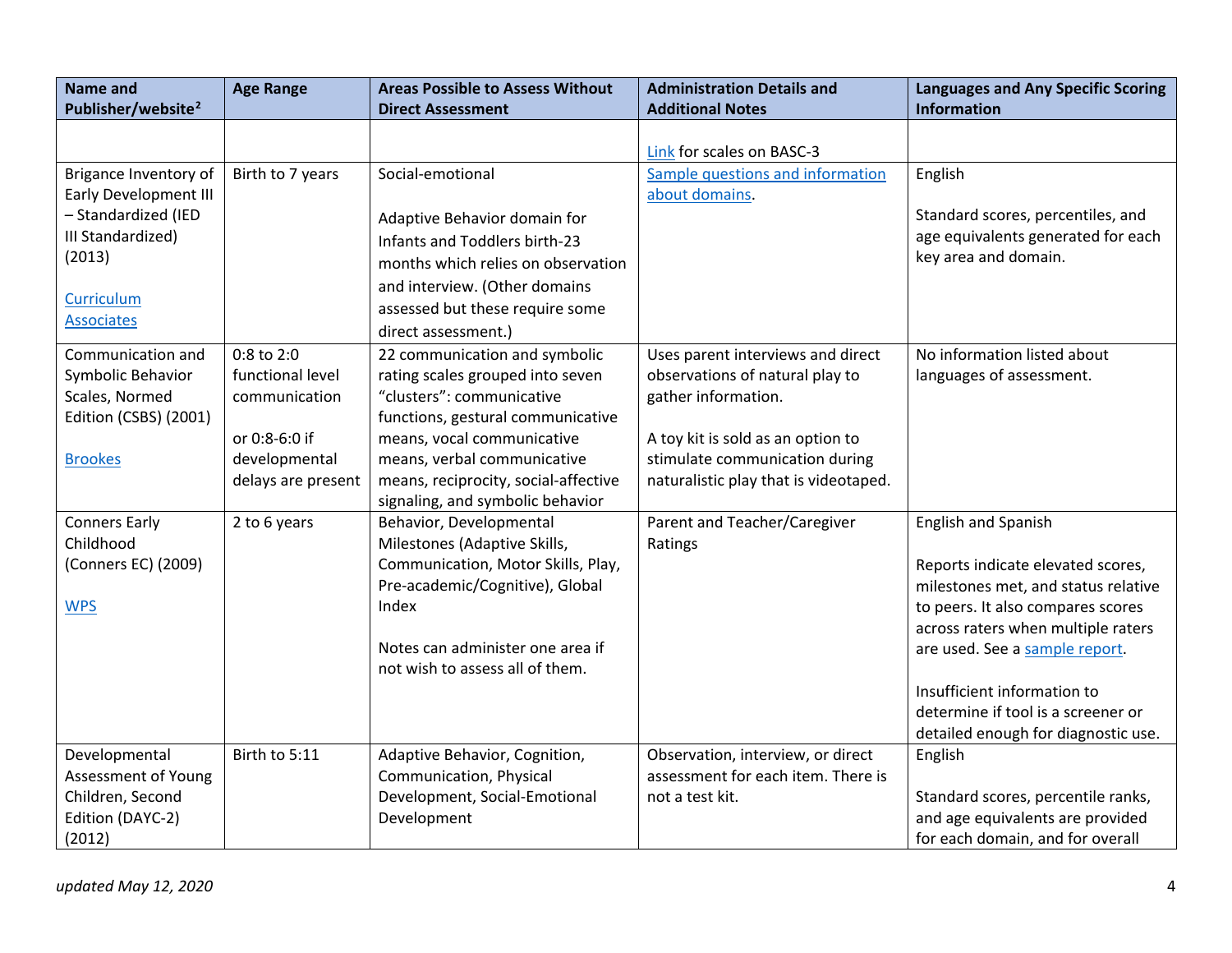| <b>Name and</b>                      | <b>Age Range</b>        | <b>Areas Possible to Assess Without</b> | <b>Administration Details and</b>    | <b>Languages and Any Specific Scoring</b>                         |
|--------------------------------------|-------------------------|-----------------------------------------|--------------------------------------|-------------------------------------------------------------------|
| Publisher/website <sup>2</sup>       |                         | <b>Direct Assessment</b>                | <b>Additional Notes</b>              | <b>Information</b>                                                |
|                                      |                         |                                         | Can test any one domain alone, or    | general development if all five                                   |
| Pearson                              |                         |                                         | all of them. Subscale scores for     | domains are tested.                                               |
| <b>WPS</b>                           |                         |                                         | receptive and expressive             |                                                                   |
|                                      |                         |                                         | communication and gross and fine     |                                                                   |
|                                      |                         |                                         | motor.                               |                                                                   |
| Developmental                        | Birth-21 years, 11      | Physical, Adaptive Behavior, Social-    | Parent/caregiver interview,          | English and Spanish with additional                               |
| Profile 4 (DP-4)                     | mo.                     | Emotional, Cognitive, and               | parent/caregiver checklist, teacher  | Spanish language norms (Clinician                                 |
| (2020) Can pre-order                 |                         | Communication                           | checklist, and clinician rating      | form English only)                                                |
| now                                  |                         |                                         |                                      | DP-3 was translated into Bulgarian,                               |
|                                      |                         |                                         | Clinician form does not provide      | Czech, Danish, & Spanish.                                         |
| DP-3 (2007) is also                  |                         |                                         | standard scores, only designed for   |                                                                   |
| still available.                     |                         |                                         | growth monitoring.                   | Norms-based standard scores,                                      |
|                                      |                         |                                         |                                      | percentiles, stanines, age                                        |
| <b>WPS</b>                           |                         |                                         | For DP-3, indicated that             | equivalents, descriptive ranges, and                              |
|                                      |                         |                                         | parent/caregiver interview is        | growth scores for progress                                        |
|                                      |                         |                                         | preferred, but a checklist option is | monitoring.                                                       |
|                                      |                         |                                         | also provided.                       |                                                                   |
|                                      |                         |                                         |                                      | Insufficient information to<br>determine if tool is a screener or |
|                                      |                         |                                         |                                      |                                                                   |
|                                      | DECA Infant 0:1 to      |                                         |                                      | detailed enough for diagnostic use.                               |
| Devereux Early<br>Childhood          | 1:6                     | Infant: Protective Factors (Initiative, | Assesses protective factors and      | English and Spanish. Publisher can                                |
|                                      |                         | and Attachment/Relationships)           | screens for social-emotional risks.  | be contacted if other languages are<br>needed.                    |
| Assessment (DECA-<br>I/T) Assessment | <b>DECA Toddler 1:6</b> | <b>Toddler: Protective Factors</b>      |                                      |                                                                   |
| Program (2007)                       | to 3:0 years            | (Initiative, Self-Regulation, &         |                                      | See a sample report. Includes T                                   |
|                                      |                         | Attachment/Relationships)               |                                      | scores, percentiles and whether                                   |
| <b>Kaplan</b>                        |                         |                                         |                                      | each item and area is a strength,                                 |
|                                      |                         |                                         |                                      | typical, or area of need.                                         |
| Devereux Early                       | 3 to 5 years            | Protective Factors (Initiative, Self-   | Questionnaire/assessment form        | English and Spanish.                                              |
| Childhood                            |                         | regulation,                             | with questions for                   |                                                                   |
| Assessment for                       |                         | Attachment/Relationships)               | teachers/caregivers and/or parents   |                                                                   |
| Preschool, 2 <sup>nd</sup> Edition   |                         | and Behavioral Concerns                 |                                      | See a sample report. Includes T                                   |
| (DECA-P2) (2012)                     |                         |                                         | to complete.                         | scores, percentiles and whether                                   |
|                                      |                         |                                         |                                      | each item and area is a strength,                                 |
|                                      |                         |                                         |                                      | typical, or area of need.                                         |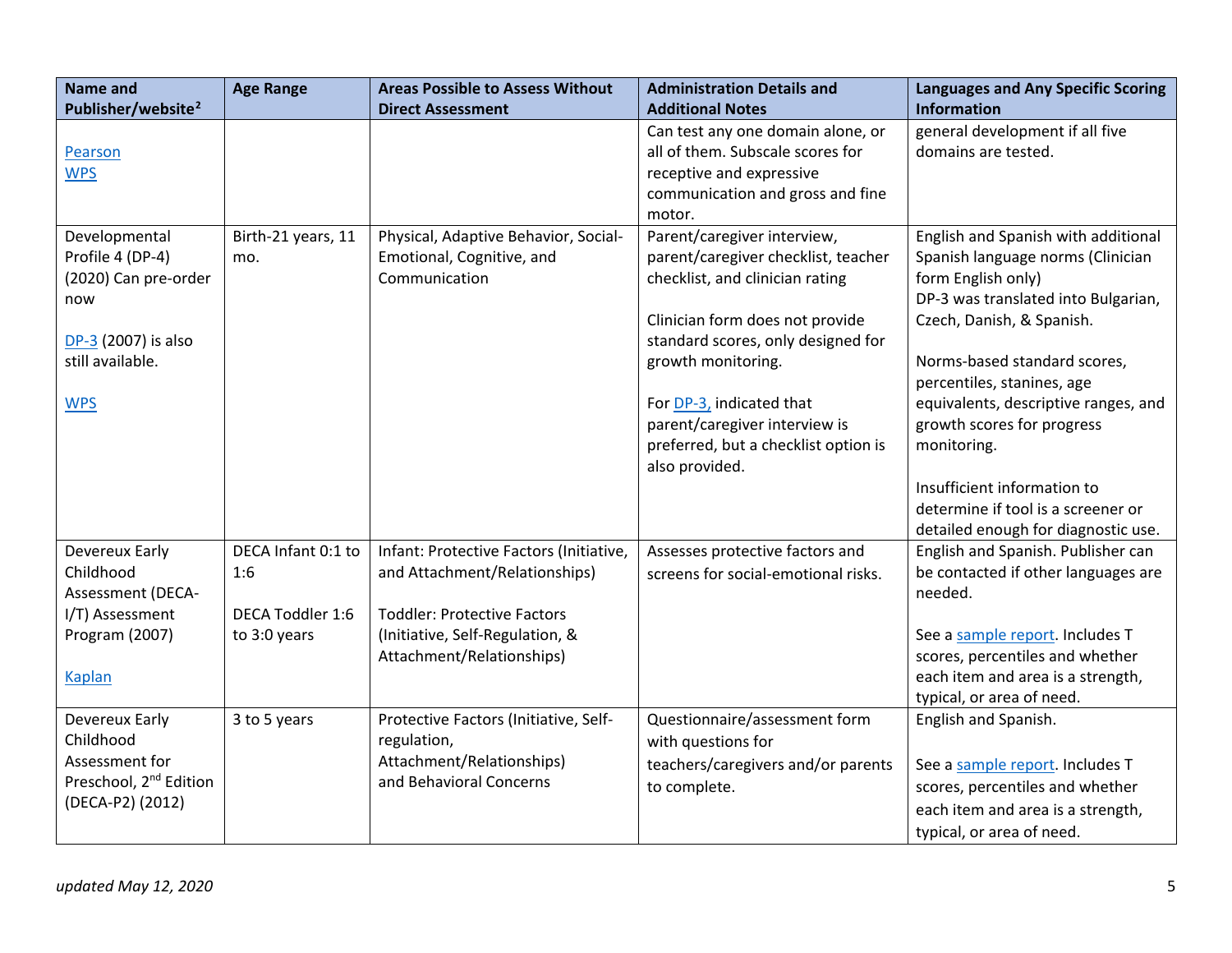| <b>Name and</b>                                                                                                                                       | <b>Age Range</b> | <b>Areas Possible to Assess Without</b>                                                                                                                                                                          | <b>Administration Details and</b>                                                                                                                                                                                                                                                                                           | <b>Languages and Any Specific Scoring</b>                                                                                                                                                                                                                        |
|-------------------------------------------------------------------------------------------------------------------------------------------------------|------------------|------------------------------------------------------------------------------------------------------------------------------------------------------------------------------------------------------------------|-----------------------------------------------------------------------------------------------------------------------------------------------------------------------------------------------------------------------------------------------------------------------------------------------------------------------------|------------------------------------------------------------------------------------------------------------------------------------------------------------------------------------------------------------------------------------------------------------------|
| Publisher/website <sup>2</sup>                                                                                                                        |                  | <b>Direct Assessment</b>                                                                                                                                                                                         | <b>Additional Notes</b>                                                                                                                                                                                                                                                                                                     | <b>Information</b>                                                                                                                                                                                                                                               |
| <b>Kaplan</b>                                                                                                                                         |                  |                                                                                                                                                                                                                  | Also, has an individual child profile                                                                                                                                                                                                                                                                                       |                                                                                                                                                                                                                                                                  |
|                                                                                                                                                       |                  |                                                                                                                                                                                                                  | that shows parent profile ratings                                                                                                                                                                                                                                                                                           |                                                                                                                                                                                                                                                                  |
|                                                                                                                                                       |                  |                                                                                                                                                                                                                  | and caregiver/teacher ratings.                                                                                                                                                                                                                                                                                              |                                                                                                                                                                                                                                                                  |
| Devereaux Early<br>Childhood<br>Assessment, Clinical<br>Form (DECA-C)<br>(2003)<br>Kaplan                                                             | 2 to 5 years     | Protective factors (initiative, self-<br>control, and attachment) in the<br>DECA and Behavioral concerns such<br>as aggression, attention problems,<br>emotional control problems, and<br>withdrawal/depression. | Questionnaire completed by either<br>parents or teachers but interpreted<br>by mental health professional.<br>Individuals are encouraged to do a<br>series of focused observations of<br>the child across settings and<br>situations before completing the<br>tool.                                                         | English and Spanish.<br>Paper and e-reporting system.<br>Includes information about<br>standard scores and classification<br>into area of need, typical, or<br>strength and profiles change over<br>time for child or classroom.                                 |
|                                                                                                                                                       |                  |                                                                                                                                                                                                                  | For use with select children with<br>social and emotional problems or<br>significant behavioral concerns.<br>More information about use and<br>standardization in the DECA-C<br>booklet.                                                                                                                                    |                                                                                                                                                                                                                                                                  |
| <b>Eyberg Child</b><br>Behavior Inventory<br>(ECBI) and Sutter-<br><b>Eyberg Student</b><br>Behavior Inventory-<br>Revised (SESBI-R)<br>(1999)<br>Par | 2-16 years       | Presence, frequency, and severity<br>of disruptive behaviors                                                                                                                                                     | ECBI is questionnaire for parent<br>response. SESBI-R is questionnaire<br>for teacher/caregiver response.<br><b>Fact sheet says measures</b><br>noncompliance, defiance,<br>aggressiveness, and impulsiveness.<br>When both tools are used together,<br>it provides information to identify<br>and treat conduct-disordered | English and Spanish.<br>Provides standard scores (T scores)<br>with percentiles and whether or not<br>it exceeds the cutoff. See a sample<br>report.<br>Insufficient information to<br>determine if tool is a screener or<br>detailed enough for diagnostic use. |
|                                                                                                                                                       |                  |                                                                                                                                                                                                                  | behaviors including attention-<br>deficit/ hyperactivity disorder<br>(ADHD), oppositional defiant<br>disorder (ODD), and conduct<br>disorder (CD).                                                                                                                                                                          |                                                                                                                                                                                                                                                                  |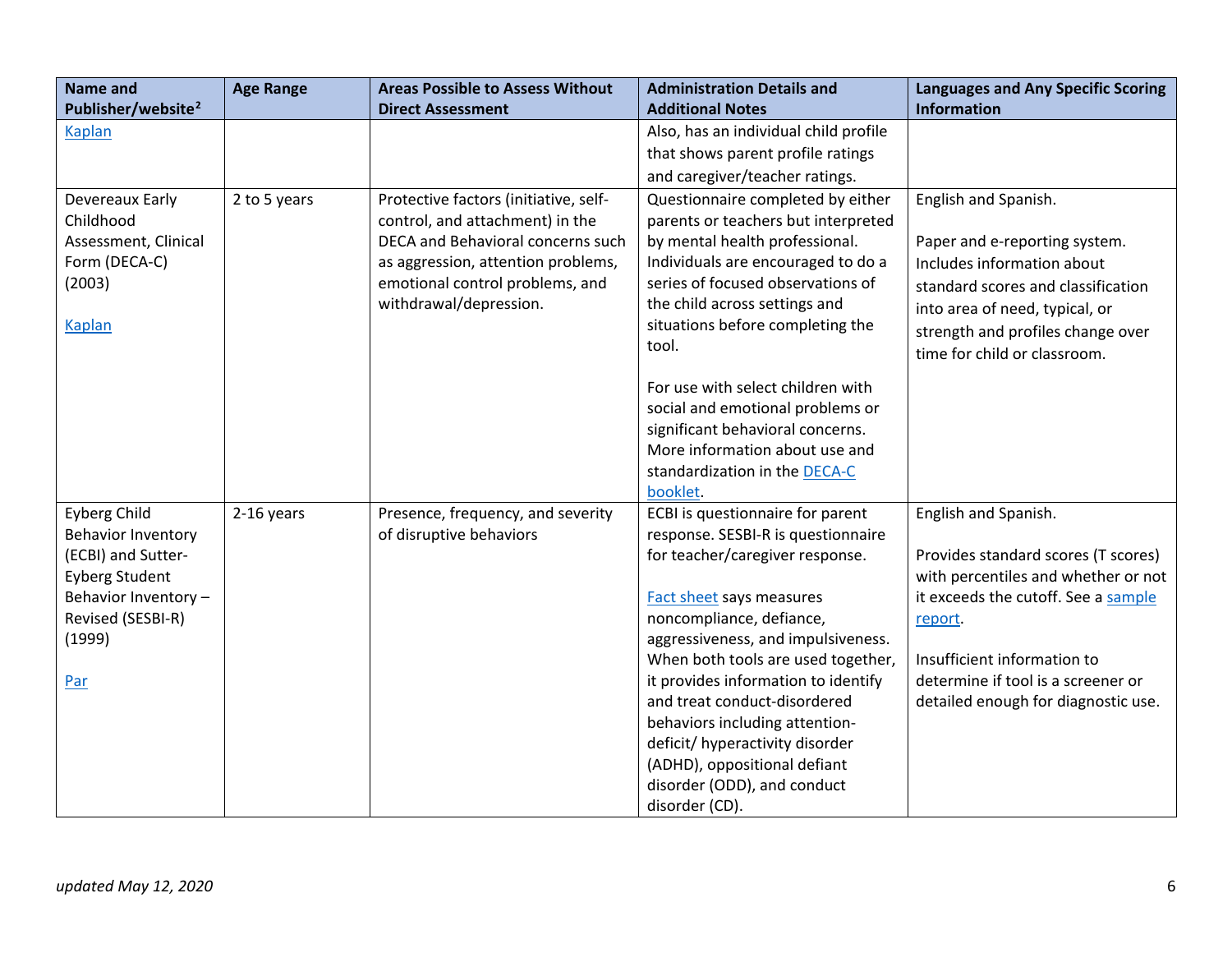| <b>Name and</b><br>Publisher/website <sup>2</sup> | <b>Age Range</b>     | <b>Areas Possible to Assess Without</b><br><b>Direct Assessment</b> | <b>Administration Details and</b><br><b>Additional Notes</b> | <b>Languages and Any Specific Scoring</b><br><b>Information</b>            |
|---------------------------------------------------|----------------------|---------------------------------------------------------------------|--------------------------------------------------------------|----------------------------------------------------------------------------|
| <b>Gilliam Autism Rating</b>                      |                      |                                                                     |                                                              | English or Spanish.                                                        |
| Scale, 3 <sup>rd</sup> Edition                    | 3 to 22 years        | Measures language and social                                        | Questionnaire completed by                                   |                                                                            |
|                                                   |                      | emotional functioning to diagnose                                   | parent, caregiver, teacher, or<br>clinician.                 |                                                                            |
| (GARS-3) (2013)                                   |                      | Autism Spectrum Disorder and its                                    |                                                              | Provides standard scores, percentile                                       |
| <b>WPS</b>                                        |                      | severity.                                                           |                                                              | ranks, severity level, and probability<br>of Autism. Consistent with DSM-V |
| Pearson                                           |                      |                                                                     |                                                              | criteria.                                                                  |
| <b>Infant Toddler Social</b>                      | 1 to 3 years         | Provides scores on 4 domains:                                       | Questionnaires in parent form and                            | English and Spanish. Information                                           |
| Emotional                                         |                      | Internalizing, Externalizing,                                       | childcare provider forms.                                    | provided about suggesting                                                  |
|                                                   |                      | Dysregulation, and Competence.                                      |                                                              | additional translations.                                                   |
| Assessment (ITSEA)                                |                      |                                                                     | Additional information available at                          |                                                                            |
| (2005)                                            |                      | Also provides scores for 3 clusters:                                | <b>NCTSN &amp; ECTA</b>                                      | Provides T scores, percentages,                                            |
|                                                   |                      | Maladaptive, Social Relatedness, &                                  |                                                              | classifications, and item analysis.                                        |
| <b>Mapi Research Trust</b>                        |                      | Atypical.                                                           |                                                              |                                                                            |
| <b>MacArthur Bates</b>                            | $0:8$ to 2:6 years   | Words and Gestures form for 8                                       | Parents complete an inventory                                | English and Spanish forms. Also,                                           |
| Communicative                                     |                      | to18 months                                                         | about child's language and                                   | numerous adaptations for different                                         |
| Development                                       | Short Form           | Words and Sentences form for 16                                     | communication. It also can be used                           | languages are listed. See all the                                          |
| Inventories (2018)                                | extension for        | to 30 months                                                        | as a structured interview.                                   | languages listed here.                                                     |
|                                                   | English-Learning     |                                                                     |                                                              |                                                                            |
| <b>Brookes</b>                                    | children up to 3:1   | Forms may be used with children                                     | Asks about children's developing                             | Percentiles and classifications are                                        |
|                                                   | years                | outside those age ranges if they                                    | abilities in early language, including                       | provided. Additional information                                           |
|                                                   |                      | have developmental delays                                           | vocabulary comprehension,                                    | about scoring at CDI.                                                      |
|                                                   |                      |                                                                     | production, gestures, and grammar.                           |                                                                            |
|                                                   |                      |                                                                     |                                                              | Insufficient information to                                                |
|                                                   |                      |                                                                     |                                                              | determine if tool is a screener or                                         |
|                                                   |                      |                                                                     |                                                              | detailed enough for diagnostic use.                                        |
| <b>Pediatric Evaluation</b>                       | 0:6 to 7:0 years     | Self-Care, Mobility, Social Function                                | Administration includes parent                               | PEDI is translated into 13 languages.                                      |
| of Disability                                     |                      |                                                                     | report and observation. Structured                           | It is not clear which languages have                                       |
| Inventory (PEDI)                                  | May be used with     | Examines functional skills, caregiver                               | interview is also an option.                                 | established norms.                                                         |
| (1992)                                            | functional abilities | assistance, and modifications                                       | Teachers or therapists may also                              |                                                                            |
|                                                   | in this age range.   |                                                                     | complete it.                                                 | Yields standard and scaled scores.                                         |
| Pearson                                           |                      |                                                                     |                                                              |                                                                            |
|                                                   |                      |                                                                     | Specific yes/no responses to a                               |                                                                            |
|                                                   |                      |                                                                     | series of functional tasks and types                         |                                                                            |
|                                                   |                      |                                                                     | of help rather than indicating                               |                                                                            |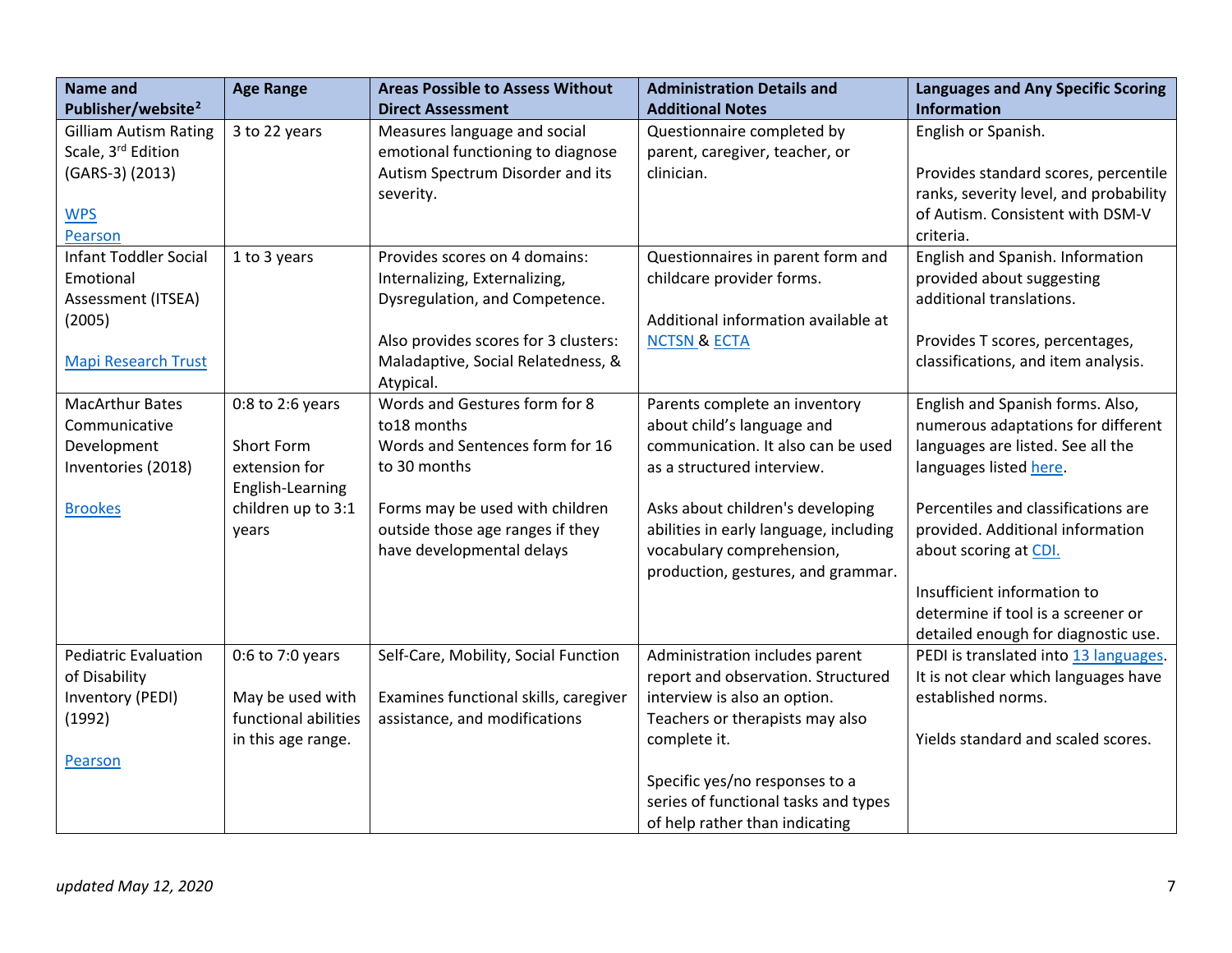| <b>Name and</b>                                         | <b>Age Range</b>     | <b>Areas Possible to Assess Without</b> | <b>Administration Details and</b>    | <b>Languages and Any Specific Scoring</b>                   |
|---------------------------------------------------------|----------------------|-----------------------------------------|--------------------------------------|-------------------------------------------------------------|
| Publisher/website <sup>2</sup>                          |                      | <b>Direct Assessment</b>                | <b>Additional Notes</b>              | <b>Information</b>                                          |
|                                                         |                      |                                         | quality of performance observed      |                                                             |
|                                                         |                      |                                         | while doing a task. Not much         |                                                             |
|                                                         |                      |                                         | emphasis on school-related items in  |                                                             |
|                                                         |                      |                                         | educational setting or specific      |                                                             |
|                                                         |                      |                                         | cognitive skills separate from       |                                                             |
|                                                         |                      |                                         | functional tasks.                    |                                                             |
| Preschool and                                           | 3:0 to 6:11 years    | Social Skills; Problem Behavior         | Questionnaire can be completed by    | <b>English and Spanish</b>                                  |
| Kindergarten                                            |                      | scale. Five supplementary problem       | parents, teachers, caregivers, or    |                                                             |
| Behavior Scales,                                        |                      | behavior subscales are optional         | other raters who have knowledge      | Separate score conversion tables                            |
| Second Edition                                          |                      |                                         | of the child.                        | for home-based and school-based                             |
| (PKBS-2) (2002)                                         |                      |                                         |                                      | raters. Provides standard scores                            |
|                                                         |                      |                                         |                                      | and converts those into risk levels                         |
| Pro-Ed                                                  |                      |                                         |                                      | with cut points. Also, individual                           |
|                                                         |                      |                                         |                                      | item analysis and interpretation for<br>problems or trends. |
|                                                         |                      |                                         | Results are obtained from a          | Standard scores, percentile ranks,                          |
| <b>Receptive Expressive</b><br><b>Emergent Language</b> | Birth to 3:0 years   | Receptive Language and Expressive       | caregiver interview.                 | age equivalents                                             |
| (REEL) Scale (2003)                                     |                      | Language                                |                                      |                                                             |
| <b>Third Edition</b>                                    |                      | Two core subtests: Receptive            |                                      |                                                             |
|                                                         |                      | Language and Expressive Language,       |                                      |                                                             |
| Pro-ed                                                  |                      | and a supplementary subtest,            |                                      |                                                             |
| <b>WPS</b>                                              |                      | Inventory of Vocabulary Words.          |                                      |                                                             |
| Scales of                                               | $0:3$ to $80+$ years | Adaptive Behavior, Problem              | Administer by structured interview   | English                                                     |
| Independent                                             |                      | Behavior, Support Scale (based on       | or checklist for parent/guardian. At |                                                             |
| Behavior - Revised                                      | Early                | other two scores)                       | older ages, it is self-report.       | Scores: Standard score, percentile                          |
| (SIB-R) (1995)                                          | Development          |                                         |                                      | range, age equivalents, and                                 |
|                                                         | Form for Infant to   |                                         |                                      | developmental range                                         |
| <b>Riverside Insights</b>                               | 8 years.             |                                         |                                      |                                                             |
| Sensory Profile 2                                       | Birth to14 years     | Includes some combination of            | Questionnaire completed to           | <b>English and Spanish</b>                                  |
| (Includes what was                                      |                      | Sensory System, Behavioral,             | identify sensory processing of       |                                                             |
| formerly the                                            |                      | Sensory Pattern, and School Factor      | individuals. Separate forms for      | Sample report. Multi-rater sample                           |
| Infant/Toddler                                          |                      | scores. Provides an idea of sensory     | Infant, Toddler, Child, School       | report.                                                     |
| <b>Sensory Profile)</b>                                 |                      | processing preferences.                 | Companion forms and a Child short    | Provides cut scores and                                     |
| (2014)                                                  |                      |                                         | form.                                | classifications into five groupings                         |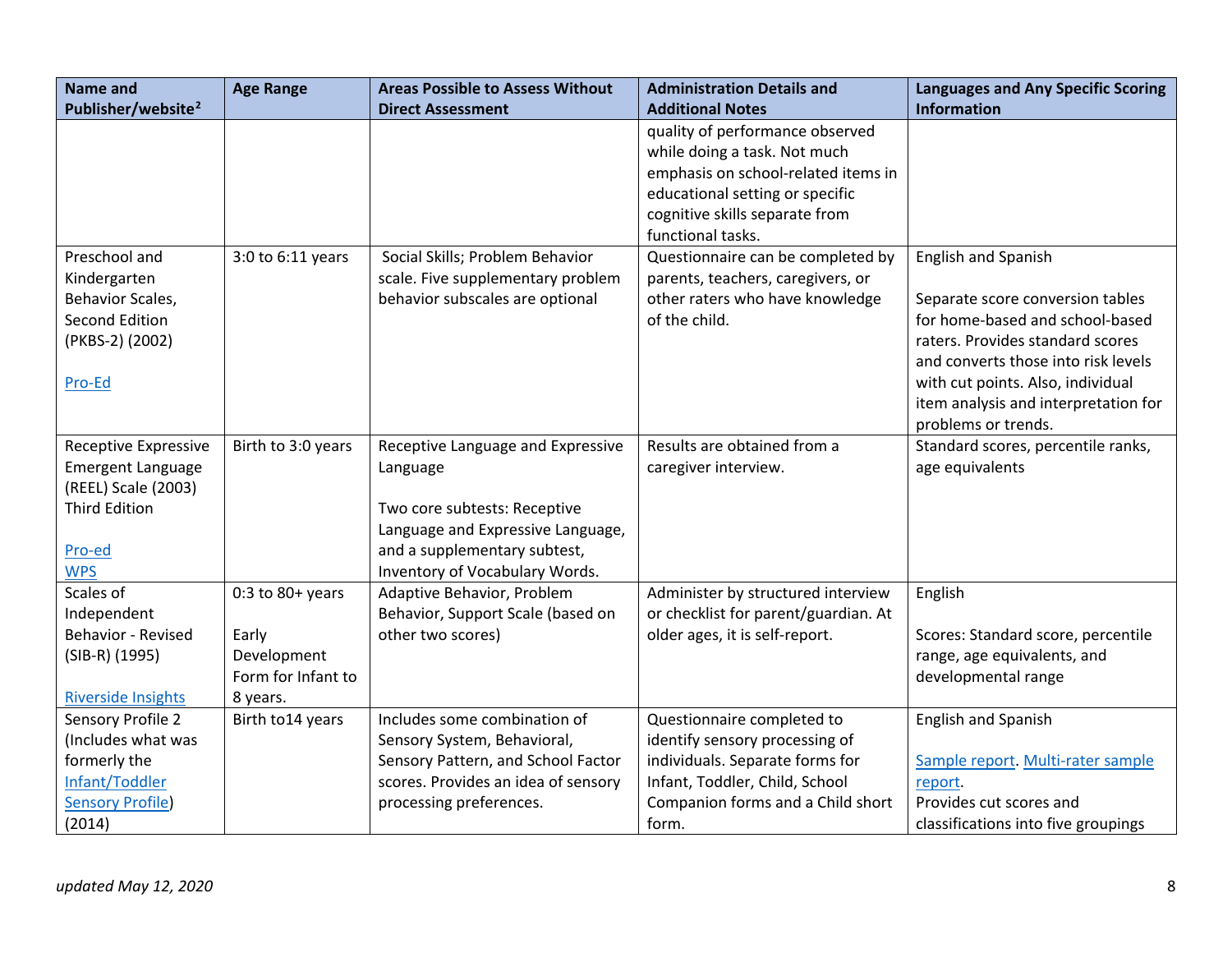| <b>Name and</b>                | <b>Age Range</b>   | <b>Areas Possible to Assess Without</b> | <b>Administration Details and</b>      | <b>Languages and Any Specific Scoring</b> |
|--------------------------------|--------------------|-----------------------------------------|----------------------------------------|-------------------------------------------|
| Publisher/website <sup>2</sup> |                    | <b>Direct Assessment</b>                | <b>Additional Notes</b>                | <b>Information</b>                        |
|                                |                    |                                         |                                        | relative to the overall population        |
| Pearson                        |                    |                                         | More details about the previous        | with percentiles. Also provides item      |
|                                |                    |                                         | version of the Infant/Toddler          | analysis.                                 |
|                                |                    |                                         | Sensory Profile here.                  |                                           |
| <b>Social Skills</b>           | 3:0 to 18:0 years  | Social skills, Problem Behaviors,       | Questionnaire items can be rated       | <b>English and Spanish</b>                |
| <b>Improvement Scales</b>      |                    | Academic Competence                     | by parents, teachers, and/or           |                                           |
| Rating System (SSIS            |                    |                                         | students ages 8 and up.                | Standard scores and percentile            |
| Rating Scales) (2008)          |                    |                                         |                                        | ranks                                     |
|                                |                    |                                         | This is an update of the Social Skills |                                           |
| Pearson                        |                    |                                         | Rating System (SSRS, 1990), but it is  |                                           |
|                                |                    |                                         | substantially redesigned.              |                                           |
| Temperament and                | 0:11 to 5:11 years | Temperament and self-regulation         | Completed by parents and               | No information provided.                  |
| <b>Atypical Behavior</b>       |                    |                                         | practitioners                          |                                           |
| Scale (TABS) (1999)            |                    |                                         |                                        |                                           |
|                                |                    |                                         | Detects temperament and self-          |                                           |
| <b>Brookes</b>                 |                    |                                         | regulation issues indicating a child's |                                           |
|                                |                    |                                         | risk for future behavioral challenges  |                                           |
|                                |                    |                                         | or developmental delay. Uses:          |                                           |
|                                |                    |                                         | determining eligibility, designing     |                                           |
|                                |                    |                                         | IFSPs/IEPs, or developing mental       |                                           |
|                                |                    |                                         | health behavioral support plans.       |                                           |
| Toddler & Infant               | $0:4-3:5$ years    | 5 primary subtests: mobility,           | Two combined methods: (1)              | English.                                  |
| <b>Motor Evaluation</b>        |                    | stability, motor organization,          | therapist observes child with parent   |                                           |
| (T.I.M.E.) (1994)              |                    | functional performance, and             | used to provide interaction as         | Raw score, standard score,                |
|                                |                    | social/emotional abilities              | needed for encouragement of            | percentile ranks for primary              |
| Not able to locate             |                    | 3 optional subtests: component          | movement, and (2) with a               | subtests.                                 |
| current publisher;             |                    | analysis, quality rating, and atypical  | Parent/Caregiver Questionnaire         | No standard scores for 3 optional         |
| Manual available               |                    | movements                               |                                        | subtests, but a clinical deviation        |
| here                           |                    |                                         |                                        | score can be derived for atypical         |
|                                |                    |                                         |                                        | movement positions subtest.               |
| Vineland Adaptive              | Birth to 90 years  | Communication, Daily Living,            | Parent and caregiver questionnaire     | English and Spanish.                      |
| Behavior Scales,               |                    | Socialization, Motor Skills and an      | for all ages. Teacher questionnaire    |                                           |
| <b>Third Edition</b>           |                    | <b>Adaptive Behavior Composite</b>      | also available for children 3 to 21    | Standard scores, scaled scores,           |
| (Vineland-3) (2016)            |                    |                                         | years.                                 | percentiles, age equivalents,             |